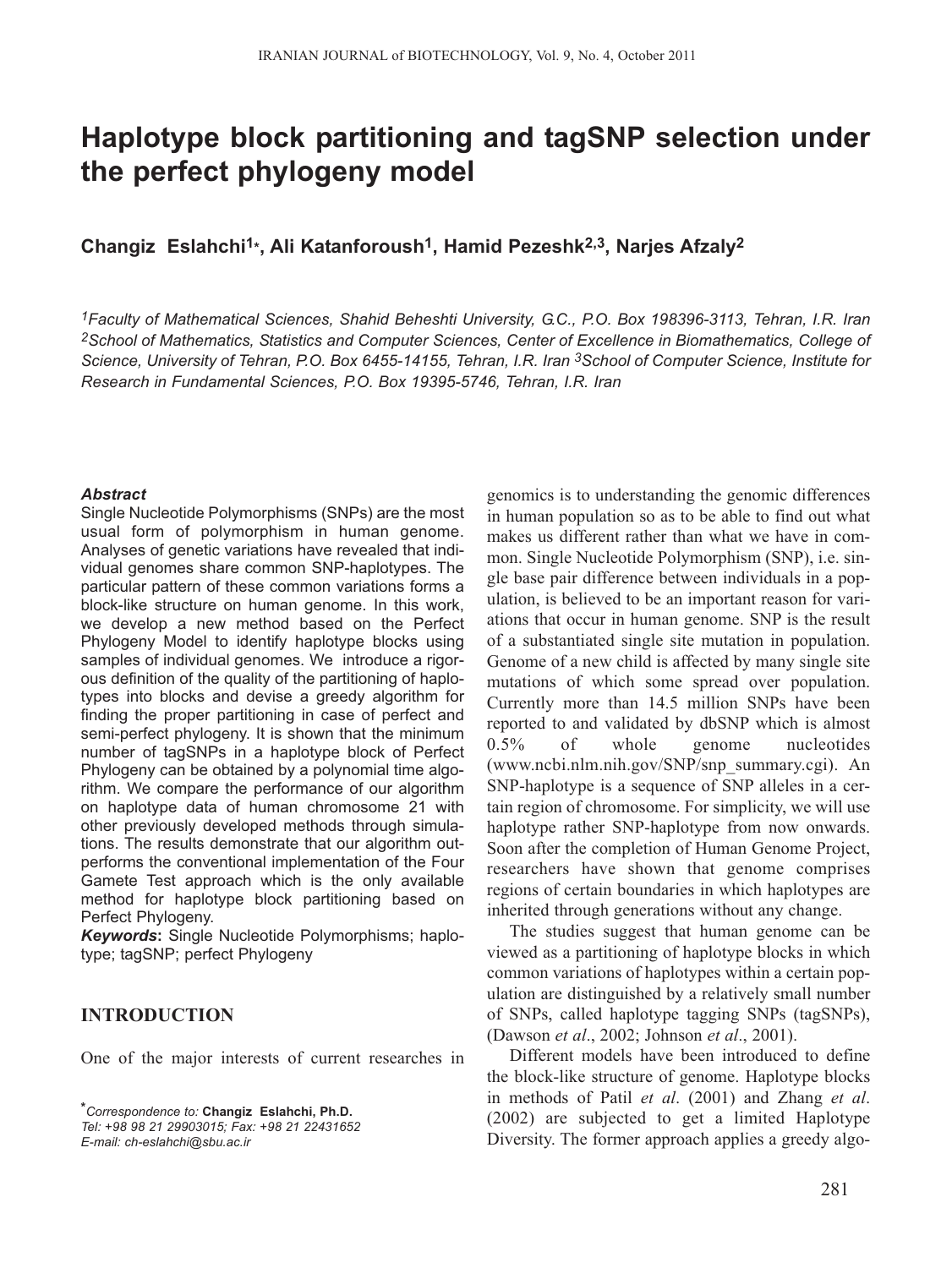rithm to find edges of the haplotype blocks and the latter performs a dynamic programming to achieve minimum number of tagSNPs. Methods based on statistical association are essentially derived from the measures of Linkage Disequilibrium (LD) (Daly *et al*., 2001), (Gabriel *et al*., 2002), (Katanforoush *et al*., 2009). The method introduced by Gabriel *et al*. (2002) is the most commonly used in this category. Since there are some parts of haplotype in which no strongly associated SNPs exist, Gabriel's method results in obtaining "islands" of haplotype blocks separated by some uncertain gaps.

In this paper we present an algorithm for haplotype block partitioning based on Perfect Phylogeny. To consider how the actual data are fitted to the model, a measure for deviation is introduced. For a given constant  $\sigma$ , (0 < $\sigma \leq 1$ ) denoting the amount of deviation, we refine haplotype samples by changing at most  $(1 - σ)$  $\times$ 100% of SNPs alleles. By setting  $\sigma$  =1, our method finds the partitioning in which no recombination within each block can be observed. This case corresponds to pure perfect haplotypes. In a partially perfect phylogeny, by setting  $\sigma$  < 1, at most  $(1-\sigma)$ ×100% of SNPs has to be ignored so that the rest satisfy the Perfect Phylogeny constraints. The conventional approach to find haplotype blocks under the model of Perfect Phylogeny is the Four Gamete Test approach (Hudson and Kaplan, 1985). In this approach, a pair of SNPs passes the test if no recombination occurred between them. The first and only practical implementation of this approach is attributed to Wang *et al*. (2002) in which haplotype blocks starting with a single SNP extended until δ percent of SNP pairs fail the Four Gamete Test. Gramm *et al*. (2009) have shown that problem of haplotype partitioning with minimum haplotype blocks under the Perfect Phylogeny model is NP-hard. Our approach obtains an optimal partitioning for the problem assuming that blocks are continuous regions and are governed by the model of Perfect Phylogeny.

It is also shown that if there is no missing data in a perfect block, then the number of tagSNPs is equal to the number of mutually distinct haplotypes minus one and in this case, tagSNPs can be identified using a polynomial time algorithm. For blocks with missing data, we use an approximation algorithm to find minimum set of tagSNPs.

In what follows, we first introduce methods which consist of missing SNPs reduction, measurement of block perfectness, perfect block partitioning and tagSNP selection. We then assess the accuracy of the

block inference and discuss the results of applying the method on a set of real haplotype samples of human genome.

# **METHODS**

The outline of the method is as follows. Samples of individual haplotypes are given. We assume that all the haplotypes are taken from a certain region of human genome. Each of the next procedures is performed on various sub-intervals of this region, which finally some of these sub-intervals will be assigned as haplotype blocks. Starting from a singleton interval, we extend the interval by adding one SNP to the right boundary of the interval and then re-evaluate the same procedures on this interval. An interval is considered as a block if certain criteria on Perfect Phylogeny are satisfied. The procedures include the calculation of pattern matrices, missing data reduction, perfectness measurement, and tagSNP selection. Following this section, we will provide details of the procedures.

SNPs are usually bi-allelic, i.e. every SNP variation is on two nucleotide forms. Thus haplotypes can be represented by 0/1 vectors. From now on, we suppose that haplotype samples are given by a matrix in which columns correspond to SNPs and rows correspond to individuals. We denote this matrix with *A*. We assume that the major and minor alleles are represented by 0 and 1, respectively and the letter N indicates missing entries.

Let  $c_1$  and  $c_2$  be two columns of *A*. Let  $V(c_1, c_2)$  be the set of different combinations that the pair of columns takes on over all rows of *A*, so  $V(c_1, c_2) = \{(0,$ 0), (0,1), (1,0), (1,1)}. It has been shown (Estabrook *et al*., 1975) that a necessary and sufficient condition for A to be a Perfect Phylogeny is that for every pair *c*<sup>1</sup> and  $c_2$  of columns of *A*,  $|V(c_1, c_2)| \leq 3$ . This criterion is known as Four Gamete Test. We assume that the number of 1-entries in each column that is also called Minor Allele Frequency (MAF) is less than the half. As a consequence, in every pair of columns of *A*, gamete  $(0,0)$  exists so we can consider only three gametes  $\{(0,1), (1,0), (1,1)\}\)$  for the Four Gamete Test, so we state the test by  $|V(c_1, c_2) - \{(0, 0)\}| \leq 2$ .

**Reducing Missing Data using Pattern Matrix:** A haplotype *h'* of length *n* is said to be a *cover of type* (1) of another haplotype *h* (of the same length as *h'*) if for each SNP *i*,  $1 \le i \le n$ , which  $h(i) \ne N$  then  $h'(i) = h(i)$ . We denote this by  $h \ll \{1\}$ . The haplotype *h*' is called the *cover of type* (2), if for another haplotype *h* for which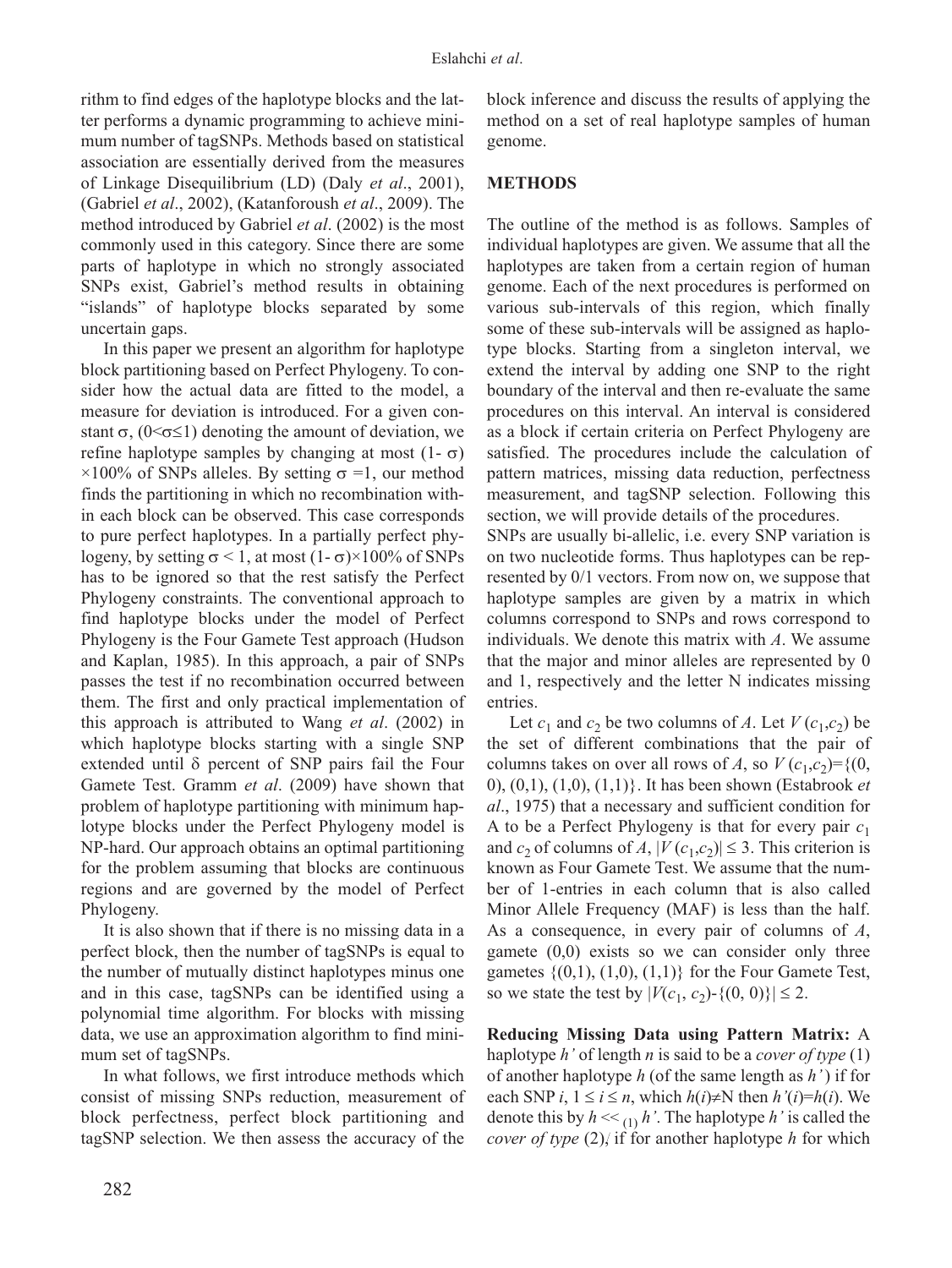*h*(*i*)≠N, then *h'*(*i*)=*h*(*i*) or *h'*(*i*)=N. It is denoted by *h*  $<<_{(2)} h'.$ 

A haplotype matrix  $P_{m' \times n}$  is said to be a *pattern matrix* for another haplotype matrix  $A_{m \times n}$ ,  $(m \leq m)$ , if it satisfies following conditions,

(1) ( ) <sup>∀</sup>*h*<sup>∈</sup> *<sup>A</sup> ,* <sup>∃</sup>*h'*<sup>∈</sup> *<sup>P</sup>* <sup>∋</sup> *<sup>h</sup>* << *h'* 1

(2) ( ) <sup>∀</sup>*h'*<sup>∈</sup> *<sup>P</sup> ,* <sup>∃</sup>*h*<sup>∈</sup> *<sup>A</sup>* <sup>∋</sup> *<sup>h</sup>* << *h'* 1

(3)  $\forall h \in P$ , ∃*h'*∈ *P* ∍ *h*<sub>(2)</sub>*h'* 

**Theorem 1.** Suppose that *P* is a pattern matrix for *A*. If *P* is perfect then *A* is perfect, too.

**Proof.** Suppose on the contrary, *A* is not perfect. So there exist three rows, say,  $r_1$ ,  $r_2$  and  $r_3$  and two columns, say *i* and *j*, such that

(1)  $a_{r1} = 1$  and  $a_{r1} = 0$ , (2)  $a_{r2i} = 1$  and  $a_{r2j} = 1$ , (3)  $a_{r3i} = 0$  and  $a_{r3i} = 1$ .

Suppose  $r_k \ll \frac{1}{(1)} h_{l_k}$ , in which  $h_{l_k}$  is the  $l_k$ -th row of *P*. Therefore,

(1')  $P_{l_1}i = 1$  and  $P_{l_1}i = 0$ , (2)  $P_{l_2}^1 = 1$  and  $P_{l_2}^1 = 1$ , (3<sup>'</sup>)  $P_{l_3}^2 i = 0$  and  $P_{l_3}^2 j = 1$ .

This is a contradiction because we have assumed that

*P* was perfect.

**Pattern Matrix:** We take the following steps in constructing a pattern matrix;

(1) Sort haplotypes of *A* into an increasing order depending on the number of missing SNPs, say  $A_1$ ,  $A_2$ , …, *An*.

(2) At the beginning, let  $A_1$  be the first row of *P*. In the *k*-th step,  $k \leq 2$ , compare  $A_k$  with all the existing rows of *P*. If none of the rows of *P* covers  $A_k$  of type (2) then add  $A_k$  to *P* as a new row. Otherwise, for each row  $p_i$ of *P* for which  $A_k \ll (2)$   $p_i$ , take  $p_i(j)=A_k(j)$  for each *j* that  $1 \le j \le n$  and  $p_i(j)=N$ .

Once the above procedure is completed, each row of *A* is covered, of type (1) by some rows of *P*. From now on, when we use the term "cover" we mean cover of type  $(1)$ .

In what follows, we show that the matrix *P* is a pattern matrix for *A*.

**1.** To prove the condition (1) of pattern matrix definition, let us assume that we arrived at the *k-*th step. We consider two cases:

**Case (I):** If there is no  $p \in P$  such that  $A_m \ll_{(2)} p$  then we add  $A_k$  to P as a new row. The 0-1 entries of  $A_k$  will never change through the next steps. Therefore this row ultimately will cover  $A_k$ .

**Case (II):** If there exists  $p \in P$  such that  $A_m \ll_{(2)} p$  then

| Pattern id | Pattern haplotaype             | Haplotype matrix                 | Covering pattern |  |
|------------|--------------------------------|----------------------------------|------------------|--|
|            | 11111101111011101111111111111  |                                  | 3                |  |
| 2          | 000000100000100010000000000000 | 001101011010000101110N00N01NN    | 5                |  |
| 3          | 00000000000000001000000000000  | 0011N1011010000101110000000NN    | 4                |  |
| 4          | 0011N10110100001011100000000NN | 0011010010100001011NNNNNNNNNN    | 8                |  |
| 5          | 001101011010000101110N00N01NN  | 00000000000000000100NNNNNNNNNNN  | 3                |  |
| 6          | N0N101011N10010101110N00N01NN  | 000000000000000001000000000000NN | 3                |  |
|            | 0011110111110101011NNNNNNNNNN  | 0011110111110101011NNNNNNNNNN    |                  |  |
| 8          | 0011010010100001011NNNNNNNNNN  |                                  | 3                |  |
| 9          | 00N000001010000101NNNNNNNNNNNN | 00N000001010000101NNNNNNNNNNN    | 9                |  |
|            |                                | 1111110111110111011NNNNNNNNNN    |                  |  |
|            |                                | 0000000000000000010000000000000  | 3                |  |
|            |                                | 1111N1011111011101111111111111   |                  |  |
|            |                                | 00000000000000001000000000000    | 3                |  |
|            |                                | 00000010000010001000000000000    | 2                |  |
|            |                                | 00000010000010001000000000000    | $\overline{2}$   |  |
|            |                                | N0N101011N10010101110N00N01NN    | 6                |  |
|            |                                | 11111101111101110111111111111    |                  |  |
|            |                                | 0000000000000NN01000000000000    | 3                |  |

**Table 1.** Example of haplotype matrix and the covering pattern matrix.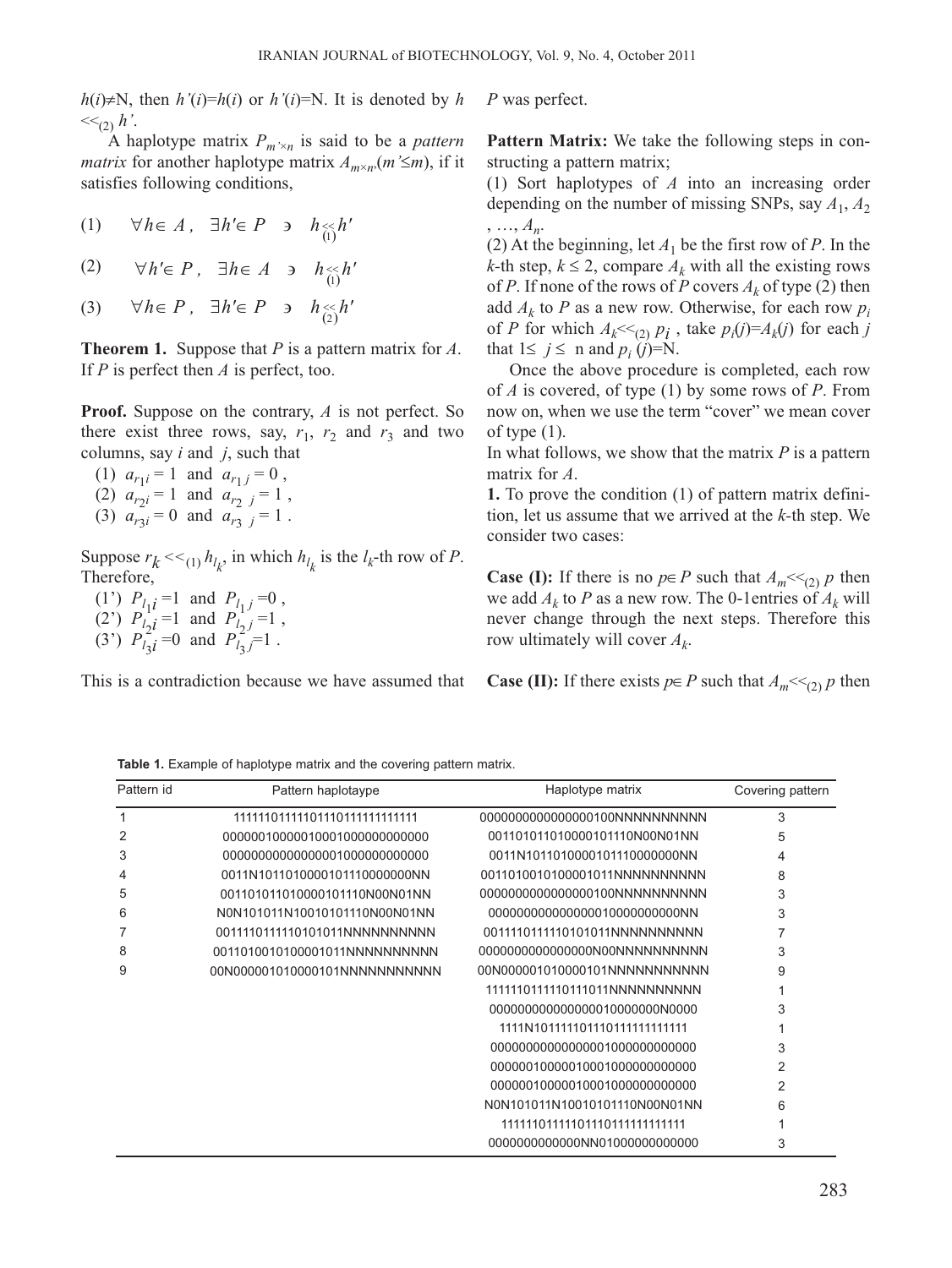the row corresponding to *P* will ultimately cover  $A_k$ . So we conclude that the condition (1) of pattern matrix holds.

**2.** Since each row of *P* is obtained from a row in *A*, so the condition (2) holds.

**3.** In every step that we intend to add a new row, say *q*, to *P* we check that if for an arbitrary row *q'* of *P* there exists at least a column *j* for which  $q(j) \neq q'(j)$  and none of these entries are missing that yields none of rows of *P* covers each other.

Table 1 presents an example of haplotype matrix and its associated pattern matrix. As shown in Table 1, missing data could be inferred. Based on Theorem 1, many of missing SNPs, N, are replaced by 0 or 1. This is done so that the condition of perfectness holds.

**Measure of** *"***Perfectness***"***:** The conventional method to measure the deviation from *"*perfectness*"* considers the ratio of Four Gamete Test failures to all pairs of columns of a haplotype matrix (Wang *et al*., 2002). For example, in Figure 1, the deviation from *"*perfectness*"* is 0.2*.* Instead, we consider 1-entries while changing them to 0, a test failure is resolved. We then obtain a minimal set of such entries that addresses all failures. We use the size of the minimal set divided by the number of all entries as our measure of deviation from *"*perfectness*"*. As an example, it is 1/18 in Figure 1. It should be noted that changing all entries of the set does not necessarily transform the matrix to a perfect matrix and in fact, we are just interested in the least necessary number of such changes.

In detail, for every column *i* and  $j$  ( $i \leq j$ ) of a pattern matrix *P*, we define three conflict sets,  $C_{ij}$ <sup>1</sup>,  $C_{ij}$ <sup>2</sup> and



Figure 1. Measuring the deviation from "perfectness". Three pairs of columns (shaded gray) fail in Four Gamete Test that is counted 3 failures out of 15. As another approach, we consider two entries (in circles) which changing them from 1 to 0 turn whole matrix into a perfect matrix.

 $C_{ij}^3$  as follows;

$$
C_{ij}^{1} = \{r \mid p_{ri} = p_{rj} = 1\},
$$
  
\n
$$
C_{ij}^{2} = \{r \mid p_{ri} = 1 \land p_{rj} = 0\},
$$
  
\n
$$
C_{ij}^{3} = \{r \mid p_{ri} = 0 \land p_{rj} = 1\}.
$$

Now, the problem is to find the minimal set of coordinates,  $S = \{(r,s) | p_{rs} = 1\}$  such that for every pair  $(i, j)$ which has conflict, one of the following conditions is satisfied;

(1) if 
$$
r \in C_{ij}^1 \Rightarrow (r, i) \in S
$$
 or  $(r, j) \in S$ ,  
\n(2) if  $r \in C_{ij}^2 \Rightarrow (r, i) \in S$ ,  
\n(3) if  $r \in C_{ij}^3 \Rightarrow (r, j) \in S$ .

Therefore, for columns *i* and *j* which fail in Four Gamete Test, there exist 1-entries in *S* such that changing them to 0 resolves the failure. In what follows, a heuristic approach is introduced which approximately finds the minimal set *S*.

**Algorithm:** Let  $\sim$  be a total order on the set of column pairs,  $\Sigma = \{(i, j) | 1 \le i \le j \le n\}$ . Based on the ordering of  $\Sigma$ and in each step, the algorithm considers a pair of columns of the pattern matrix and adds coordinates of some of the 1-entries to the solution set. The subset of 1-entries in each step is selected among subsets of 1 entries which resolve the test failure that possibly occurs in the pair of columns. We select the subset of 1-entries for each column pair by using a greedy algorithm as follows;

Suppose that  $(i_0, j_0)$  is the minimum element of  $(\Sigma, \sim)$ . At the first step of the algorithm, let  $S_0^1 = \{(r, i_0) | r \}$  $\in C^1_{i0j0}$ ,  $S_0^2 = \{(r, i_0) | r \in C^2_{i0j0}\}$ , and  $S_0^3 = \{(r, j_0) | r \in C^3_{i0j0}\}$ .

At the *k*-th step of the algorithm, define

$$
S^{1}_{k} = \min ( S^{l}_{k-1} \cup \{ (r, i_{k}) \mid r \in C^{1}_{ikjk} \text{ and } (r, j_{k}) \notin S^{l}_{k-1} \}),
$$
  
\n
$$
S^{2}_{k} = \min ( S^{l}_{k-1} \cup \{ (r, i_{k}) \mid r \in C^{2}_{ikjk} \}),
$$
  
\n
$$
S^{2}_{k} = \min ( S^{l}_{k-1} \cup \{ (r, j_{k}) \mid r \in C^{3}_{ikjk} \}),
$$
  
\n
$$
S^{2}_{k} = \min ( S^{l}_{k-1} \cup \{ (r, j_{k}) \mid r \in C^{3}_{ikjk} \}),
$$

in which min(**.**) denotes the set with minimum number 1≤ *l* ≤3

of elements. After the final step, the solution set *S* is obtained by *S* = min (*S<sup>I</sup><sub>K</sub>*), where *K*= $|\Sigma|$ .

$$
1{\leq}~l{\,\leq}3
$$

Our measure of deviation from *"*perfectness*"* is now obtained by  $\delta(A)=|S|/(mn)$ . Obviously, the result of the algorithm depends on the total order of  $\Sigma$ . Thus,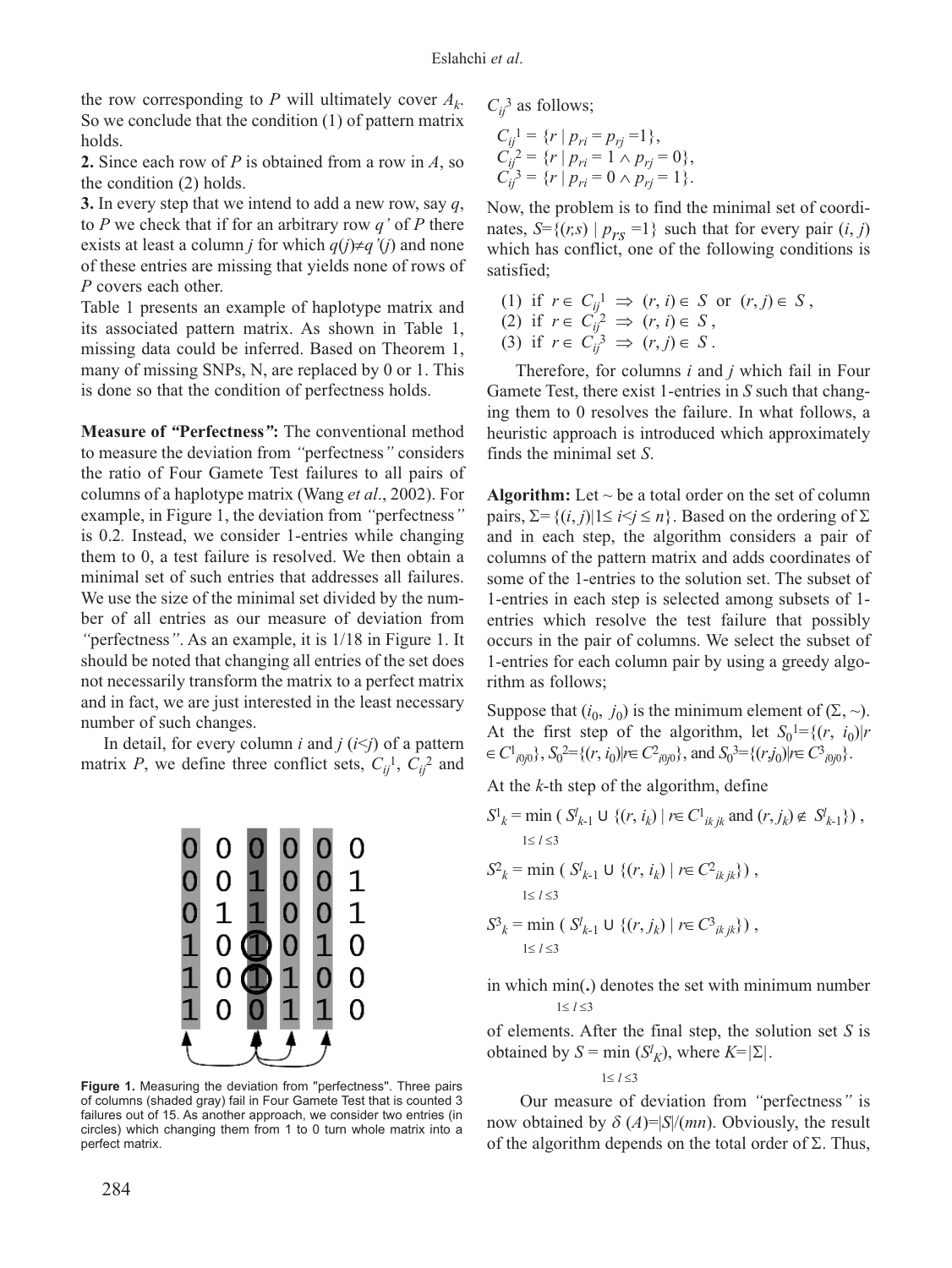the algorithm should be performed several times using different total orders to find the size of the optimal set *S*. In practice, we examined few total orders among those in which  $(i, j) \sim (i', j')$  implies that  $j \leq j'$ . The following algorithm obtains haplotype blocks of a chromosomal region of *n* SNPs and *m* haplotype samples in *O* (*n*2*m*).

**Block partitioning:** In this section we present an algorithm for partitioning a haplotype matrix into blocks. Given a set of *m* haplotypes on *n* SNPs by an *m*×*n* matrix *A*, we find an increasing sequence  $\leq \xi_1 = 0, \xi_2, \ldots$ , <sup>ξ</sup>*k* = *n* > indicating boundaries of haplotype blocks in such a way that  $\delta(P_i) \leq 1-\sigma$ , for *i*=1,...,*k*-1, where  $P_i$  is the pattern matrix of the submatrix starting from column  $\xi_{i+1}$  to column  $\xi_{i+1}$  and *σ* is an arbitrary threshold which denotes how much a certain block is near to perfect. We also add another option to the algorithm by which at least 100α% of individuals share *"*common haplotypes*"* in each block. In detail, the percentage of *"*common haplotypes*"* in a block is defined as 1-*t*/*m*, where *t* is the number of patterns which cover exactly one haplotype.

For a given haplotype matrix, our algorithm considers the first column as the current block. In each iteration, the pattern matrix of the current block is obtained, and then the percentage of common haplotypes and the measure of *"*perfectness*"* are calculated. The algorithm extends the current block to the next right column until at least one of conditions on perfectness or *"*common haplotypes*"* fails. The same procedure iterates on the rest of columns.

**Selection of tagSNPs:** Let *B* be a block of haplotypes with *n* SNPs. We call  $S \subseteq \{1, ..., n\}$  a set of tagSNPs if for each two different haplotypes *i* and *j* in *B*, there exists an element *t* of *S* such that  $B_{it} \neq B_{it}$ ,  $B_{it} \neq N$  and  $B_{it} \neq N$ .

**Theorem 2:** Let *B* be a set of perfect haplotypes with no missing data. If  $T(B)$  is the set with the minimum tagSNPs then  $|T(B)| = m-1$  and  $T(B)$  could be found by a polynomial time algorithm of order *O*(*mn*).

**Proof:** We apply strong induction on the size of *B*. The result is obvious for the case where  $|B|=2$ . Assume that the induction hypothesis holds for every set *A* of size of at most *m*-1. Also assume that the set  $B = \{h_1, h_2, \ldots, h_m\}$  satisfies the condition of the theorem. Then there exists a SNP, *x*, for which none of sets *X*<sup>0</sup>={*h*∈*B*|*h*(*x*)=0} and *X*<sup>1</sup>={*h*∈*B*|*h*(*x*)=1} are empty;

this SNP is found in  $O(n)$ . Therefore  $|X_0| \leq m-1$  and  $|X_1| \leq m-1$ . So by induction assumption,  $|T(X_0)|=|X_0|-1$ and $|T(X_1)|=|X_1|-1$ . These sets can be found by an algorithm of *O*  $(n(|X_0|+|X_1|))$ . It is obvious that *x*∉ *T*(*X*<sub>0</sub>)∪*T*(*X*<sub>1</sub>). Now we show that *T*(*X*<sub>0</sub>)∩*T*(*X*<sub>1</sub>)=∅. In contrary, let us assume  $y \in T(X_0) \cap T(X_1)$  then there exist four haplotypes  $h_i, h_j \in X_0$  and  $h_k, h_l \in X_1$  such that,

$$
h_i(x)=0, \quad h_i(y)=1, \nh_j(x)=0, \quad h_j(y)=0, \nh_k(x)=1, \quad h_k(y)=1, \nh_l(x)=1, \quad h_l(y)=0.
$$

Hence, four gametes 00, 01, 10, and 11 could be observed at SNPs *x* and *y* that is a contradiction because we have already assumed that *B* is perfect. Therefore,  $T=T(X_0)U T(X_1)U\{x\}$  is a set of tagSNPs of size  $m-1$ . It means that  $|T(B)| \leq m-1$ . Now suppose that *z*∈*T*(*B*). Similar to the above argument we define two sets  $Z_0$  and  $Z_1$  to obtain  $T(B)=T(Z_0)\cup T(Z_1)\cup \{z\}$ . So  $|T(B)|=|T(Z_0)|+|T(Z_1)|+1$  that is equal to *m*-1 by the induction hypothesis.

Based on the proof of Theorem 2, we introduced an algorithm to select a set of tagSNPs for blocks of haplotype samples. For a general haplotype block, the problem of minimum tagSNP set is NP-hard (Huang and Chao, 2008; Vinterbo *et al*., 2006). However, for blocks of perfect haplotypes, the following algorithm finds a set of tagSNPs with minimum size in polynomial time. The result is also a reasonable approximation of minimum tagSNPs for general cases.

Assume that  $T(B)$ =min{ $T$  | *T* is a set of tagSNPs for *B*}. Recall that in Theorem 2, we proved that for each SNP *x* if  $X_0 = \{h \in B | h(x) = 0\} \neq \emptyset$  and  $X_1 = \{h \in B | h(x) = 1\}$  $\neq \emptyset$  then there exists a minimal set of tagSNPs for which  $x \in T(B)$ . We use this proposition to derive an algorithm for tagSNP selection.

For each SNP *i*, define  $A_i = {p \in P | p(i) = 0}$ ,  $B_i = \{p \in P | p(i) = 1\}$ , and let  $m_i = \min(|A_i|, |B_i|)$  and  $M_i = \max(|A_i|, |B_i|)$ . Choose one SNP of maximum  $M_i$ among those maximizing  $m_i$ , say  $i_1$ , and let  $T = \{i_1\}$ . Assume that after the *k-*th step of algorithm, we have *T*={*i*<sub>1</sub>, *i*<sub>2</sub>, …, *i*<sub>*k*</sub>}, and *D<sub>k</sub>*={(*x*<sub>1</sub>,…, *x<sub>k</sub>*)|  $Q_{x_1,...,x_k}$  ≠∅ for 1≤*j*≤*k* and *x<sub>j</sub>*∈ {0,1} for 1≤*i*≤*k*}, where  $Q_{x_1,...,x_k}$  $=$ { $p \in P | p(i_r) \in \{x_r, N\}$  for  $1 \in r \in k$  }.

For each  $(x_1, \ldots, x_k) \in D_k$  and each  $i \in \{1, 2, \ldots, n\}$ -*T*, we define  $A_{x_1,...,x_k}$ ;  $f = \{p | p \in Q_{x_1,...,x_k} \text{ and } p(i)=0\}$  and  $B_{x_1,...,x_k} = \{p | p \in Q_{x_1,...,x_k} \text{ and } p(i)=1\}.$ 

Let

$$
m_{ik} = \sum_{\substack{(X_1,...,X_k) \in D_k}} \min(|A_{x_1,...,x_k;i}|, |B_{x_1,...,x_k;i}|)
$$
, and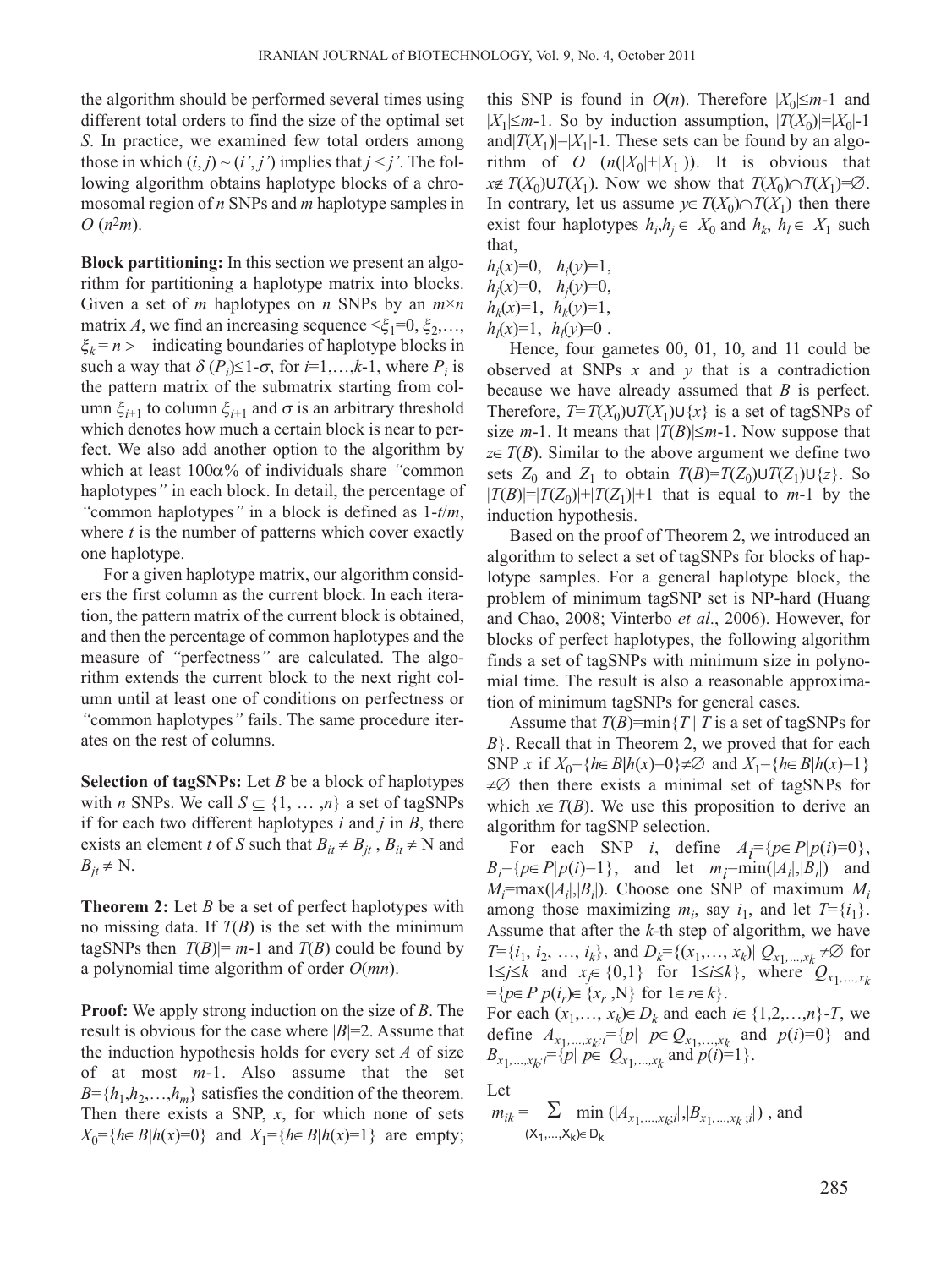$$
M_{ik} = \sum_{(\mathsf{X}_1, ..., \mathsf{X}_k) \in D_k} \max ( |A_{x_1, ..., x_k; i} |, |B_{x_1, ..., x_k; i} | ) ,
$$

Similarly for the next step, we choose one SNP of maximum  $M_{ik}$  among those maximizing  $m_{ik}$ , say  $i_{k+1}$ , and add it to *T*. The algorithm stops at step *r* if for each  $(x_1, ..., x_r) \in D_r$ , we have  $|Q_{x_1, ..., x_k}|$ ≤1.

**Method evaluation:** In this section, we assess our proposed methods through evaluations on real and simulated haplotype data. In the first assessment, we estimate the accuracy of methods to detect perfect and partially perfect blocks using simulation generated samples. By the other evaluations, we compare general features of haplotype blocks of two previously reported block structures of human chromosome 21 with results obtained by our algorithms. In the assessment, length of blocks and its distribution on genome, coverage of *"*common haplotypes*"* and number of tagSNPs are compared among different partitioning for chromosome 21.

**Accuracy of block inference:** To assess how much a haplotype partitioning method accurately detects boundaries of perfect haplotype blocks, we evaluated our proposed method and Wang's approach of Four Gamete Test through simulations. At first, we developed a simple algorithm to produce a library of randomly generated haplotype samples under the model of perfect phylogeny and with various sample size. Each entry set of the library contained a set of perfect haplotypes on three to 25 SNPs. The sets comprised haplotype blocks of the final dataset. Precisely, we randomly chose haplotype sets and joined them to each other until samples with at least 200 SNPs were obtained. We rearranged the order of SNPs in each block such that at least a failure on Four Gamete Test among pairs of two neighboring columns of two different blocks was assured. We recorded coordinates of the block boundaries for further assessment. We also added noise to the sample by changing 0 entries to 1 with a noise ratio 0.02.

We considered the following correlation coefficient of partitioning as the measure of accuracy,

$$
R_{\text{partitioning}}^2 = \frac{\sum w_i^2}{\sum u_i^2 + \sum v_i^2 - \sum w_i^2}
$$

where  $u_j$ ,  $v_k$  and  $w_i$  are lengths of the simulation generated blocks, the inferred blocks and the length of overlaps between partitions, respectively. In Figure 2,

results of evaluation of Wang's method (Four Gamete Test), and our proposed method for block partitioning (PerfectBlock) are shown. Each method was performed on simulated samples, before and after introducing noise. Independently, each method was also performed with two different settings for *"*perfectness*"* threshold.

It is shown that when haplotype samples are purely governed under the perfect phylogeny model, the inference of PerfectBlock with  $\sigma$ =1 is persistently exact. This denotes that the proposed measure fits the model as it should be expected. In contrast, it seems that Wang's method lacks total compatibility with the model, at least in its available implementation in Haploview (Barrett *et al*., 2005). The noise added to the samples makes haplotype blocks to lose features of perfect phylogeny. As shown by Figure 2, in the presence of noise, the accuracy of our method is higher than Wang's application of Four Gamete Test. It is noticeable that in this case, accuracy of both methods drops when the parameter of pure perfect model is used.

#### **Evaluation on chromosome 21 haplotypes:** We



**Figure 2.** Accuracy of perfect block inference versus number of haplotype samples.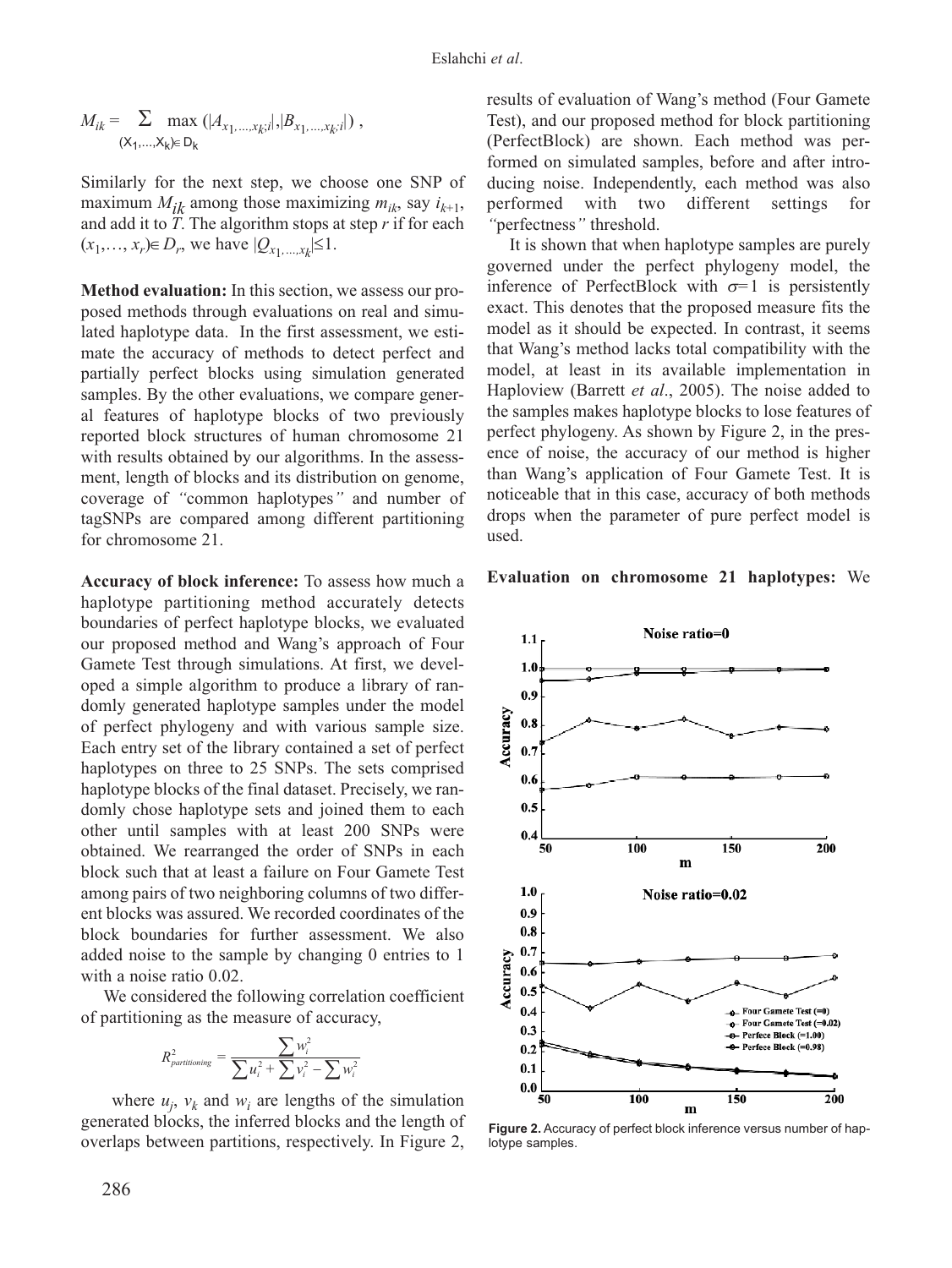| Method          | SNPs/ block | No. of blocks | Ave. block size,<br>(SNPs) | Coverage of<br>common hap. | <b>Block</b><br>distribution | tagSNPs |
|-----------------|-------------|---------------|----------------------------|----------------------------|------------------------------|---------|
|                 | $>10$       | 657           | 17.8                       | 0.91                       | 0.17                         |         |
|                 | $3 - 10$    | 1964          | 5.4                        | 0.95                       | 0.53                         |         |
| $\sigma$ = 1.00 | $<$ 3       | 1116          | 1.5                        | 0.99                       | 0.30                         |         |
|                 | Total       | 3737          | 6.4                        | 0.95                       | 1.00                         | 11217   |
|                 | >10         | 744           | 24.2                       | 0.76                       | 0.40                         |         |
| $\sigma = 0.98$ | $3 - 10$    | 1019          | 5.8                        | 0.87                       | 0.55                         |         |
|                 | $3$         | 97            | 2.0                        | 0.93                       | 0.05                         |         |
|                 | Total       | 1860          | 12.9                       | 0.83                       | 1.00                         | 7873    |
|                 | >10         | 589           | 23.2                       | n/a                        | 0.14                         |         |
| Patil et al.    | $3 - 10$    | 408           | 5.2                        | n/a                        | 0.34                         |         |
| (2001)          | $<$ 3       | 2138          | 1.4                        | n/a                        | 0.51                         |         |
|                 | Total       | 4135          | 5.8                        | n/a                        | 1.00                         | 4563    |
|                 | >10         | 742           | 24.5                       | n/a                        | 0.29                         |         |
| Zhang et al.    | $3 - 10$    | 909           | 5.2                        | n/a                        | 0.35                         |         |
| (2002)          | $<$ 3       | 924           | 1.3                        | n/a                        | 0.36                         |         |
|                 | Total       | 2575          | 9.3                        | n/a                        | 1.00                         | 3582    |

**Table 2.** Haplotype blocks of human chromosome 21 obtained by different methods.

The results of block partitioning of Patil *et al*. (2001), based on a greedy algorithm, and those of Zhang *et al*. (2002), based on dynamic programming are given in Table 2. These results are based on the criteria that 80% of haplotypes within each block are common.

applied our algorithm to haplotype data of human chromosome 21 from Patil *et al*. (2001). The data set included 20 haplotypes of 24, 407 SNPs of minor allele frequency at least 0.1, spanning over 32.4 MB that were located in four contigs.

Table 2 represents the properties of haplotype blocks for two different settings for parameters;  $(\alpha,\sigma)=(0,1.00)$  and  $(\alpha,\sigma)=(0,0.98)$ . The first setting implies that no recombination may occur within each block (i.e. pure perfect) and there is no bound on haplotype diversity. By the second setting, we assumed that at most 2% of SNPs within each block are allowed to change so that a perfect tree could be obtained (i.e. partially perfect) and again no bounds on haplotype diversity impose.

As shown by Table 2, total number of blocks considerably reduces from 3,737 to 1,860 when the parameters are changed to  $(\alpha, \sigma) = (0, 0.98)$ . Also, total number of tagSNPs capturing all haplotype information in all chromosomes reduced from 11,217 to 7,837. In pure perfect analysis,  $(\alpha, \sigma) = (0, 1.00)$ , 657 blocks containing more than 10 SNPs per block accounted for 17.6% of all blocks, 48.6% of common SNPs and 40.8% of all nucleotides. The largest purely perfect block contained 95 SNPs.

In partial perfect analysis,  $(\alpha, \sigma) = (0, 0.98)$ , the

number of blocks containing more than 10 SNPs increased to 744 which covered 74.8% of common SNPs and 68.6% of all nucleotides. In this case, the largest block contained 165 SNPs. Generally, purely perfect haplotype blocks were smaller than those restricted by weaker constraint, as it was expected.

Comparison of the greedy algorithm with the pure perfect analysis showed that the number of 4135 blocks obtained by the greedy algorithm reduced to 3737 blocks and also the number of blocks containing more than 10 SNPs increased from 589 to 657. The average number of SNPs reduced from 23.2 to 17.8. The number of blocks containing less than 3 SNPs reduced from 2138 to 1116 without significant changes in average block size. Comparison of dynamic programming algorithm and pure perfect analysis showed an increase in the number of blocks from 2575 to 3737 and also a decrease in the number of blocks containing more than 10 SNPs. Also it is observed that the number of blocks containing less than 3 SNPs was increased. It is notable that block partitions in pure perfect analysis covered all 20 chromosomes in the data set but the results of two others were based on 80% coverage.

Comparison of the results obtained by pure perfect analysis with the dynamic programming algorithm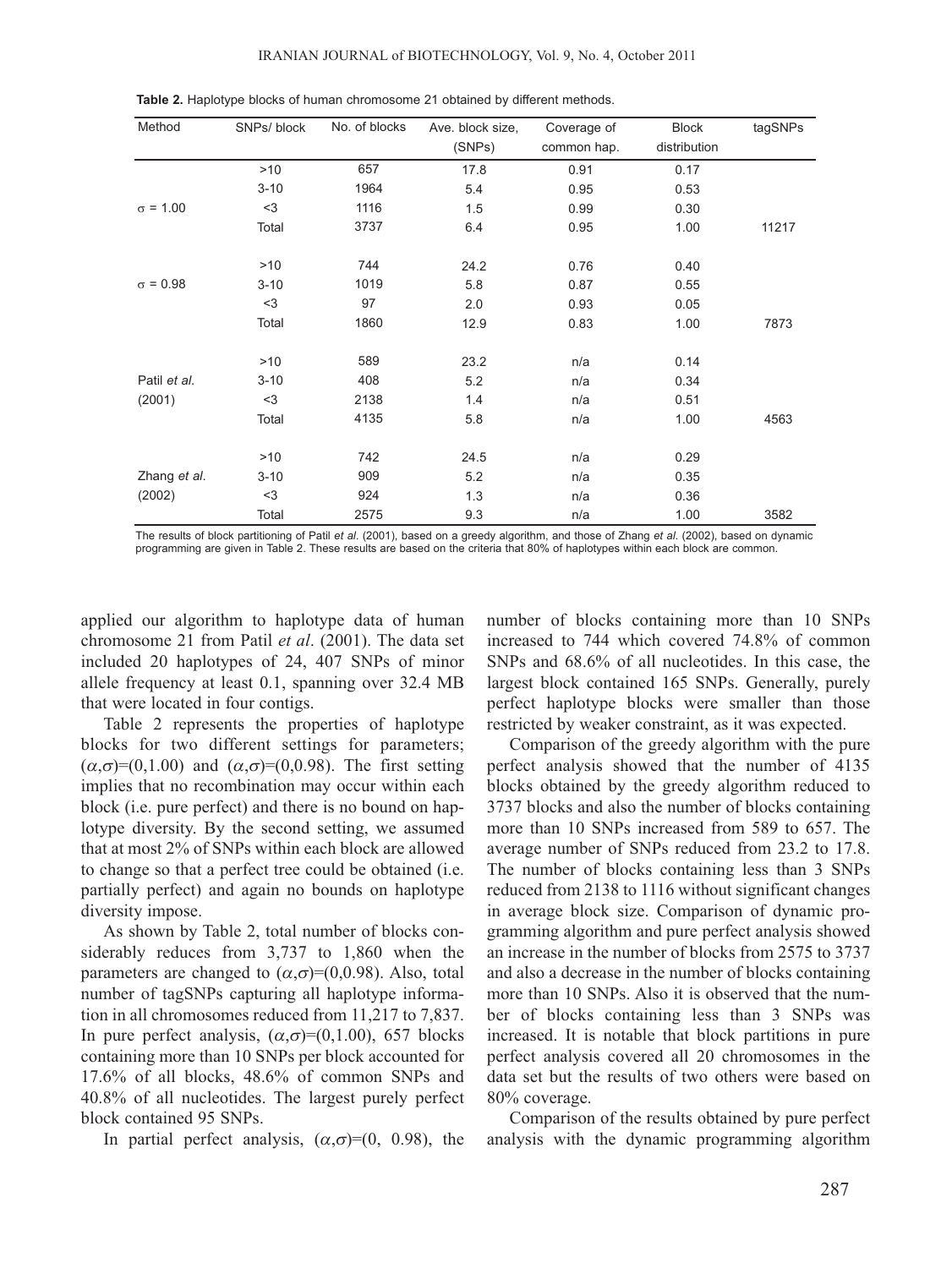with 80% coverage shows an increase of only 4% in the number of blocks. The results of block partitioning using  $(\alpha, \sigma) = (0, 0.98)$  and the other methods indicated a considerable decrease in the number of blocks up to 55% compared to greedy algorithm and a decrease of 27% compared to the dynamic programming algorithm. Also the number of blocks containing more than 10 SNPs increased and the number of blocks containing less than 3 SNPs decreased significantly.

It is notable that  $\sigma$ =0.98 indicates that for a block with size of , e.g. 5 SNPs at most 2 SNPs are allowed to change so as to be able to have a perfect block whereas the results obtained by 80% coverage indicate that 4 haplotypes which contain 20 SNPs are lost. We next examined haplotype diversity within blocks. It should be noted that although our block definition, unlike diversity based definitions, was based on recombination but we used diversity as an additional factor.

Nevertheless, in pure perfect analysis with no recombination and no bound on haplotype diversity within blocks  $(\alpha, \sigma) = (0, 1.00)$ , we observed that more than 90% of haplotypes within each block were common haplotypes and they appeared more than once. The average number of distinct common haplotypes in each block was less than four. In partial perfect analysis with  $(\alpha, \sigma) = (0, 0.98)$  more than 80% of haplotypes in each block were common and the average number of distinct common haplotype was less than five. Thus, the low haplotype diversity is an important feature of regions with low rates of historical recombination. This low haplotype diversity makes it possible to capture all haplotype information in all chromosomes using a small number of Tag SNPs.

**Missing data:** Missing data are common in haplotype data sets. The missing SNPs will cause ambiguities in haplotypes and affect block partitioning. The number of missing data in the haplotype matrix of chromosome 21 is 97513 which are 18.5% of data. As explained in methods, using pattern matrix, our algorithm infers many of the missing SNPs in each block. After block partitioning by using our algorithm with parameter values  $(\alpha, \sigma) = (0, 0.98)$  the number of missing data was reduced to 18641 which were 3.5% of whole data set. It is considerable that by parameter values  $(\alpha, \sigma) = (0, 1.00)$  the number of missing data was reduced to 6451 or 1.2% of whole data set, which means that we inferred almost all of the missing data.

**TagSNP Selection:** One of our main concerns in this work was defining a subset of haplotype Tag SNPs that characterized the haplotype diversity of a data set. These tags can be used to discriminate haplotypes within the same block. After partitioning SNP data into blocks, Tag SNPs should be selected for each block. It should be noted that our method for tagSNP selection finds tagSNPs that discriminates all the haplotypes of a block whereas the tagSNP selection which is applied by Patil *et al*. (2001) and Zhang *et al*. (2002) discriminates only a partial subset of haplotypes (i.e. common haplotypes). On the other hand, they used an exhaustive search for tagSNP selection while we applied a greedy algorithm that in blocks with missing data or partial perfect it may overestimate the number of tagSNPs. Therefore, the number of tagSNPs obtained by our algorithm is more than those previously reported (the last column, Table 2).

However, in pure perfect blocks 46% of SNPs are required to capture the information of the all SNPs in data set. In partial perfect blocks with  $(\alpha, \sigma) = (0, 0.98)$ , the number of Tag SNPs were reduced to 32%.

**Block dissimilarity:** Aspects of the result sensitivity to the algorithm parameters can be figured out by the block dissimilarities which are shown in Table 3.

| $(\alpha, \sigma)$ | (0.8, 1) | (0.9, 1) | (0, 0.98) | (0.8, 0.98) | (0.9, 0.98) | (0.8, 0.8) | (0.9, 0.8) | (1, 0) | Patil et al. |
|--------------------|----------|----------|-----------|-------------|-------------|------------|------------|--------|--------------|
| (0, 1)             | 2438     | 14769    | 66609     | 43778       | 34074       | 58669      | 36911      | 50847  | 67911        |
| (0.8, 1)           |          | 13277    | 67645     | 24606       | 32710       | 58248      | 35479      | 48303  | 67145        |
| (0.9, 1)           |          |          | 80869     | 50411       | 22356       | 68552      | 25629      | 36040  | 69969        |
| (0, 0.98)          |          |          |           | 35546       | 65810       | 52241      | 67952      | 132494 | 94620        |
| (0.8, 0.98)        |          |          |           |             | 39033       | 29790      | 42163      | 84687  | 64762        |
| (0.9, 0.98)        |          |          |           |             |             | 54007      | 7506       | 45942  | 61786        |
| (0.8, 0.8)         |          |          |           |             |             |            | 49646      | 111429 | 63903        |
| (0.9, 0.8)         |          |          |           |             |             |            |            | 48756  | 59705        |
| (1, 0)             |          |          |           |             |             |            |            |        | 98399        |

**Table 3.** Dissimilarity between haplotype block structures defined by various parameters.